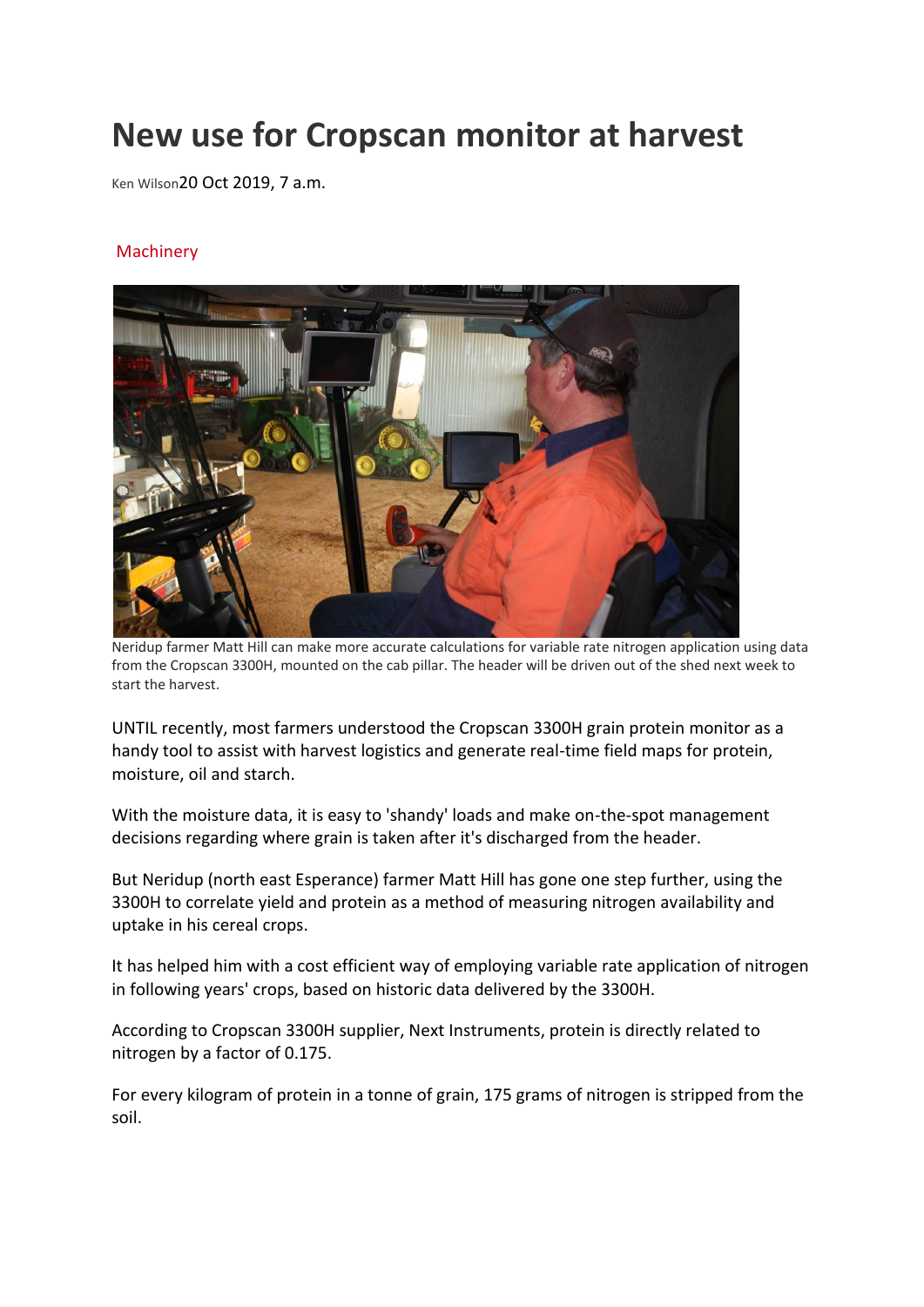By combining protein and yield data off the header, protein/yield correlation quadrant maps can be generated that clearly show how much and when nitrogen was stripped from the soil.

By identifying those zones in a paddock where the protein is less than 11.5 per cent and the yield average is average or less than average, then a positive yield response can be achieved by applying more nitrogen.

Using an approximate factor of 0.6 tonnes a hectare yield response per kilogram of nitrogen, per percentage of protein, allows you to compute how much nitrogen should be applied to achieve the optimum yield.

Mr Hill crops 15,000 hectares and said it was fairly common to apply 40 units of nitrogen (N) or about 100 litres of Flexi-N, to achieve a 10.5pc protein figure in wheat.

"Once the wheat gets to 10.5pc it doesn't need anymore," he said.

"Any N applied beyond that percentage sees the yield flatten out and the N goes into protein.

"But it has always been a question every June or July as to whether to apply more N or not, to try to optimise yield while getting as close as possible to the 10-11pc protein range, which is fairly typical on my farm and adjacent areas.

"I've been playing around with protein for about 13 years and in 2006 I started VRAing (variable rate application) phosphorous, to replace what was lost in wheat.

"About 2014 I also started to variable rate nitrogen and potassium based on yield maps and apply lime and gypsum as part of a soil amelioration program.

"But yield maps alone don't tell the whole story.



The Cropscan 3300H protein monitor is attached to the clean grain elevator where a portion of grain is directed into a 'Sampling Head' for analysis.

"Then in 2016 I bought three Cropscan 3300H monitors for my headers and they incorporated protein monitors as well, so you could generate yield and protein maps.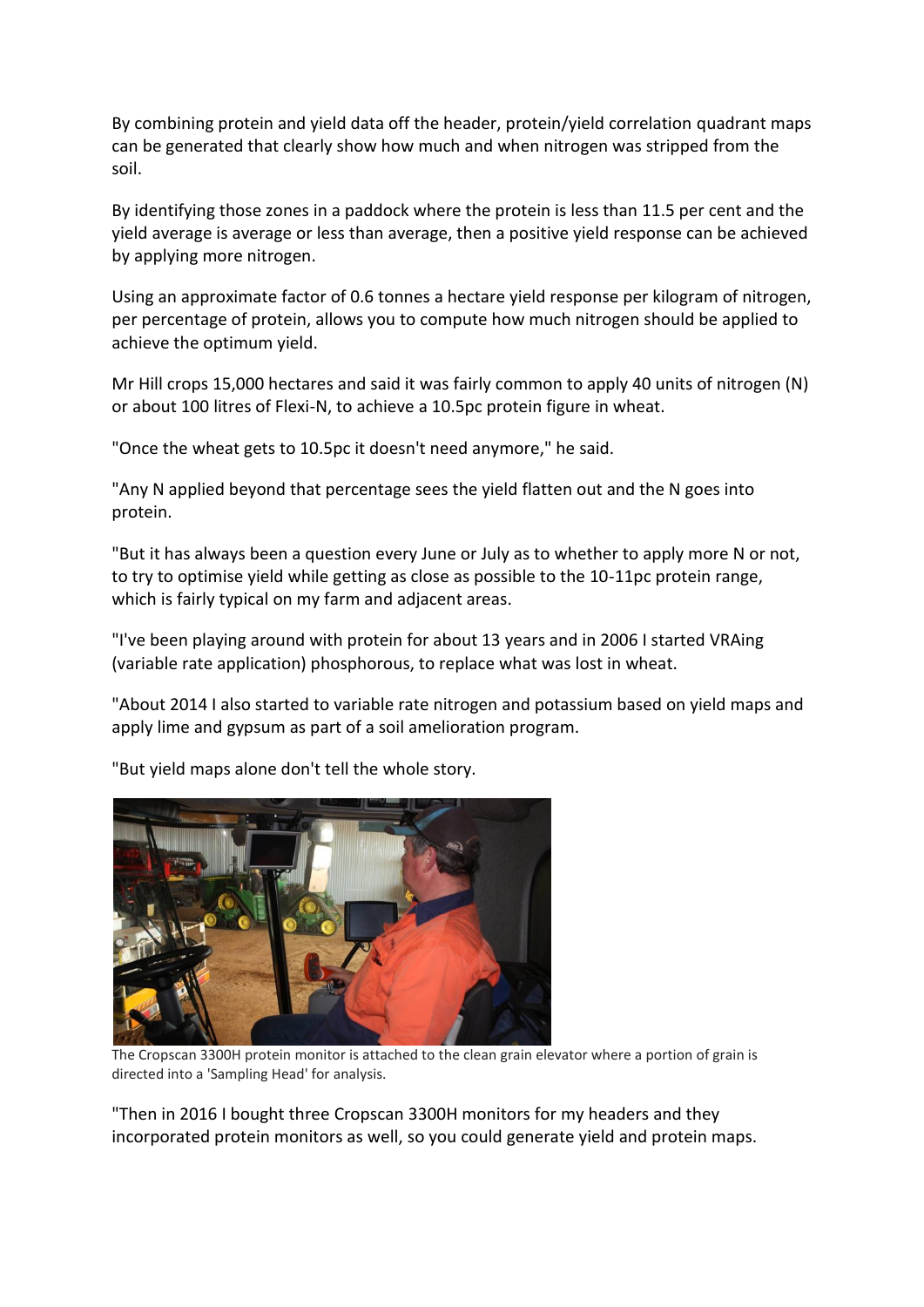"The maps give more indicative data from which to make decisions so after a couple of seasons you know your low protein zones and can generate protein maps which can be turned into variable rate maps with 80pc accuracy.

"And after a couple of years that accuracy improves.

"Protein is basically the umpire because it tells you whether or not you put enough N on, based on yield zones.

"A low protein figure means you haven't put enough N on and you've forgone yield potential, which from my experience can be as much as a one tonne a hectare, for a cost of about an extra \$48 worth of N."

"My own trials have shown that to lift protein by 1pc, you need 40 units of N, which is roughly 100L/ha of Flexi-N which is 42.2 units of N.

"So for that \$48, you also increase the yield by 750 kilograms a hectare."

Mr Hill said looking over his CBH Loadnet results provided him with valuable data on the range of protein he was delivering.

"Once I saw the variation I could see the potential to make more money," he said.

"And the Cropscan monitor is a good tool to map every year to feed the protein maps into the nitrogen calculator to produce your VRA map."

The Cropscan 3300H is mounted on the clean grain elevator.

As grain passes up the elevator, a portion of the grain is directed into the sampling head where it is trapped by a set of vanes.

Near-infrared (NIR) light passes through the grain and is carried back to the NIR spectrometer in the cabin via a fibre optic cable.

The NIR spectrometer measures the amount of light absorbed by the protein, moisture and oil in the grains or oil seeds.

The more light that is absorbed by each component, the higher the per cent concentration.

When the grains have been measured, the sample is released into the downside of the clean grain elevator and is returned to the grain tank.

Samples are measured every seven to 12 seconds or around every 15 metres down the row as the combine strips the grain.

The protein, moisture and oil data are displayed on the Touch Screen PC mounted inside the cabin.